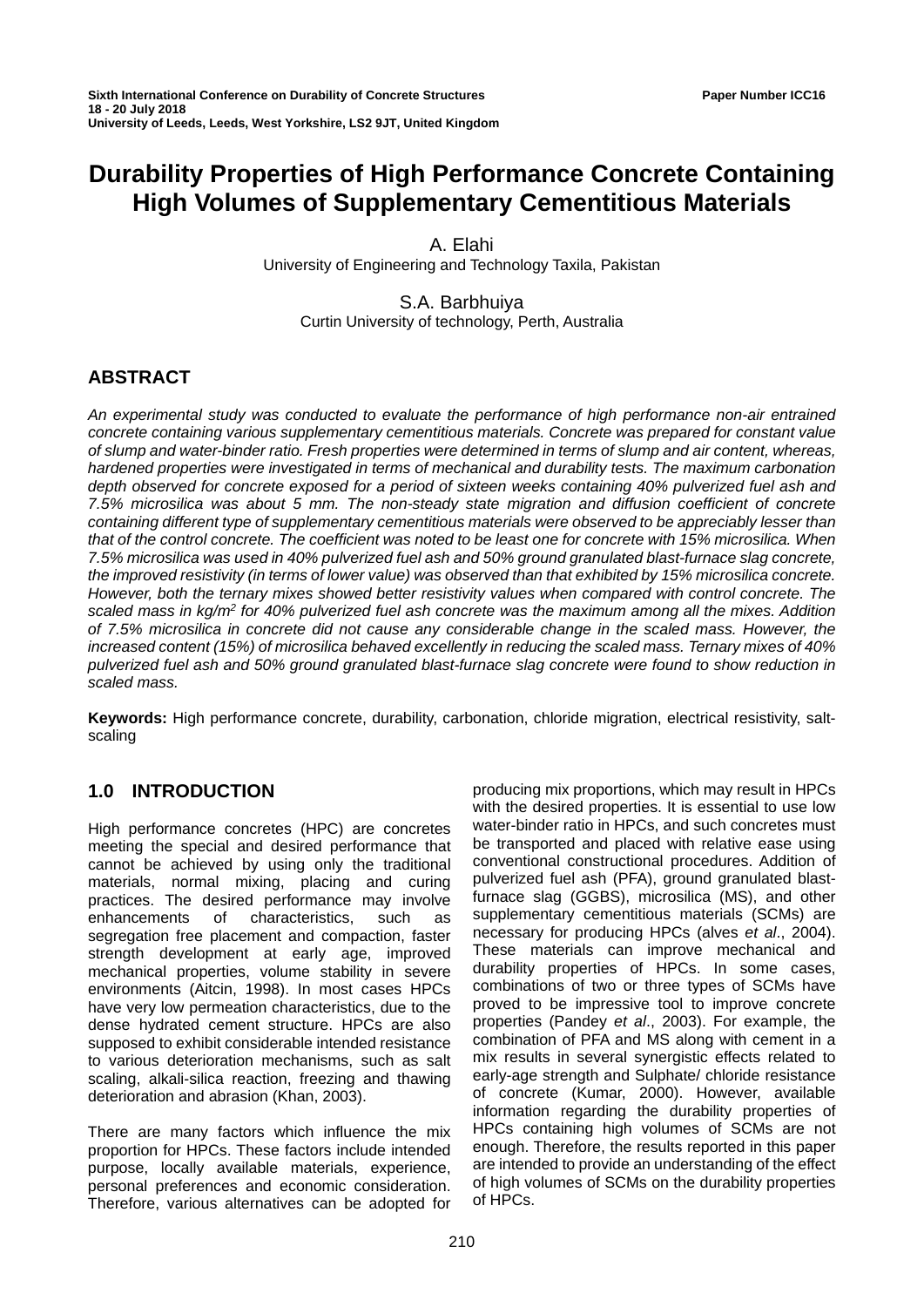# **2.0 EXPERIMENTAL OUTLINE**

# **2.1 Materials**

Portland cement (PC) complying with BS EN 197-1 (2011) was used in this experimental study. Various other binders were also used like PFA conforming with BS 3892-1 (1997), MS complying with BS EN 13263-1 (2005). Used GGBS was in accordance with BS 6699 (1992). The physical properties and chemical composition of above binders are also reported in Table 1. The Blaine air permeability apparatus is used to determine the fineness of binders in terms of the specific surface area. Polycarboxylic acid based super-plasticizer was used.

**Table 1:** Chemical composition and physical properties of binders

| <b>Chemical</b>                     |           |           | GGB   |          |
|-------------------------------------|-----------|-----------|-------|----------|
| composition (%)                     | PС        | PFA       | S     | MS       |
| SiO <sub>2</sub>                    | 20.5<br>4 | 50.7      | 35.76 | 92.0     |
| Al <sub>2</sub> O <sub>3</sub>      | 6.06      | 28.8<br>0 | 13.96 | 0.7      |
| Fe <sub>2</sub> O <sub>3</sub>      | 2.77      | 8.8       | 0.25  | 1.2      |
| CaO                                 | 64.4<br>9 | 2.38      | 41.21 | 0.3      |
| MgO                                 | 1.72      | 1.39      | 8.18  | 0.2      |
| Na <sub>2</sub> O                   | 0.14      | 0.84      |       | 1.5      |
| $K_2O$                              | 0.61      | 2.4       |       | 1.80     |
| SO <sub>3</sub>                     | 3.03      | 0.9       |       | 0.30     |
| Loss on ignition                    | 0.64      | 3.79      | 0.64  | 2.0      |
| <b>Physical</b><br>properties       |           |           |       |          |
| Specific gravity                    | 3.18      | 2.52      | 2.91  | 2.10     |
| Specific surface<br>area $(m^2/kg)$ | 322       | 340       | 600   | 200<br>0 |

#### **2.2 Mixture Proportions**

Approach as described in ACI 211-1 (1993) was adopted for the design of HPC mixes. The mix proportions were finalised after attempting a number trials to have a constant value of slump, water-binder ratio (W/B), coarse aggregate content and a fixed total content of binder as shown in Table 2.

The desired slump value was achieved by using different dosages of the superplasticizer. Mass of different ingredients of control mix was in kg to prepare 1 m<sup>3</sup> of concrete. However, mass of ingredients of other mixes was in kg to prepare the volume of concrete slightly above or below 1  $m<sup>3</sup>$ volume depending upon density of SCMs used. Out of eight, seven further mixes, in addition to the control mix, were prepared by using various SCMs contents.

# **Table 2:** Mix Proportions

|              |                  |                    | Mass of ingredients (kg) |     |     |             |      | SP <sup>3</sup><br>(%) |      |
|--------------|------------------|--------------------|--------------------------|-----|-----|-------------|------|------------------------|------|
| Mix ID       | A/B <sup>1</sup> | FA/CA <sup>2</sup> | Water                    | PC  |     | <b>SCMs</b> |      | FA <sup>4</sup>        |      |
|              |                  |                    |                          |     | PFA | <b>GGBS</b> | МS   |                        |      |
| CС           | 3.79             | 0.60               | 145                      | 485 |     |             |      | 689                    | 1.10 |
| PFA40        | 3.70             | 0.56               | 145                      | 291 | 194 |             |      | 646                    | 1.75 |
| GGBS50       | 3.74             | 0.58               | 145                      | 243 | ÷,  | 243         | ÷,   | 676                    | 1.75 |
| GGBS70       | 3.73             | 0.57               | 145                      | 146 |     | 340         |      | 665                    | 3.00 |
| <b>MS7.5</b> | 3.76             | 0.59               | 145                      | 449 |     |             | 36.5 | 673                    | 1.35 |
| <b>MS15</b>  | 3.72             | 0.57               | 145                      | 412 |     |             | 73   | 652                    | 1.75 |
| PFA40+MS7.5  | 3.68             | 0.55               | 145                      | 255 | 194 |             | 36   | 633                    | 2.25 |
| GGBS50+MS7.5 | 3.76             | 0.59               | 145                      | 206 | ٠   | 243         | 36   | 657                    | 2.50 |

Aggregate-Binder ratio

<sup>2</sup> Fine aggregates- Coarse aggregates ratio

<sup>3</sup> Polycarboxylic acid based superplasticiser by mass of PC <sup>4</sup> Fine aggregates

# **2.3 Preparation, Curing and Conditioning of Specimens**

The concrete was made by following the procedure as laid in BS 1881: Part 125 (1986). Cubes of size 100 mm and blocks of size 250 x 250 x 110 mm were cast to ascertain the compressive strength and durability characteristics respectively. Both sets of specimens were manufactured by following standard procedures (BS1881: 108, 1983). After a lapse of six hours, samples were protected with a polyethylene sheet. The molds were, then, kept in the lab at temperature of 20°C (±1°C). The specimens were demolded next day (after a lapse of 24hours after casting). Samples were, then, placed for curing in water at 20°C. After 3 days, these sample were sealed by using polyethylene sheets after taking them out of water. Then samples were stored in a room where temperature equal to 20°C (±1°C) and relative humidity equal to 55% (±1%) were maintained. Samples were kept in this environment until these were ready for testing or extracting cores for various durability tests.

# **2.4 Specimens for Investigating Permeation Properties**

#### Air Permeability and Sorptivity Indices

Tests were carried out on 250×250×110 mm concrete blocks. Three specimens of each mix were tested at the age of 91 days. Before conducting the tests, these blocks were conditioned at 40 ºC for 14 days and then placed at 20 ºC for 1 day to cool down the specimens to the lab temperature.

#### Specimens for testing chloride ingress resistance and electrical resistivity

For these tests, three numbers of 100mm core specimens were drilled from each of the three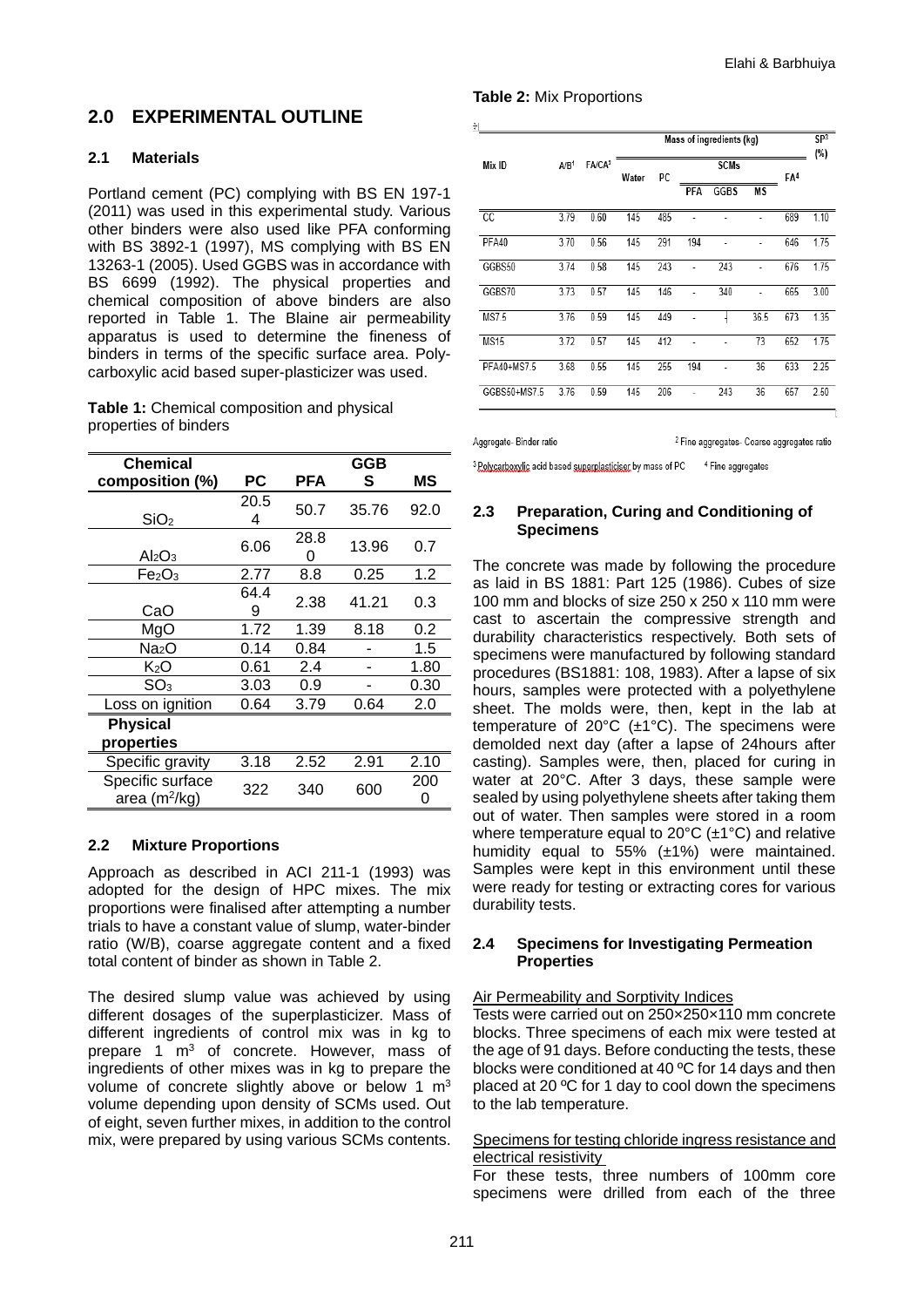#### ICDCS 2018: ICC16

250x250x110mm blocks at an age of 100 days. The cores were then trimmed to achieve a thickness of  $50(\pm2)$  mm and  $60(\pm2)$  mm for Chloride migration test as well as chloride diffusion test respectively. Cores, for Chloride migration test, were then placed in an oven at  $40(\pm 1)$  °C for 14 days. One day prior to the chloride migration test, the cores were cooled for 24 hours at  $20(\pm 1)$  °C. Then these were put in a vacuum container for saturating them with solution of calcium hydroxide. The other set of cores was saturated with Ca(OH)<sub>2</sub> until the weight stabilized. These cores were used for electrical resistivity test. Chloride diffusion tests were then carried out on the same cores.

#### Specimens for Testing Carbonation Resistance

Four cores with a diameter of 50mm were drilled from each of the three 250x250x110mm blocks, after Autoclam testing, when they were 100 days of age. Hence, 12 cores were used for this test for each mix. The coat of epoxy emulsion was applied on the curved sides as well as the trowel-finished face. Surface formed by the mold is the only route for carbon dioxide to penetrate during the test. The cores were then conditioned for further 2 weeks to remove moisture from the cores and to enable CO2 penetration during the exposure in the carbonation chamber. Lastly, the cores were cooled down at a constant temperature for 1 day.

#### Specimens for Testing Salt-Scaling Resistance

100mm diameter core was cut each from each of the three 250x250x110mm blocks at an age of 100 days to determine the salt-scaling resistance of concrete. Hence, three cores for each mix was tested. Between two and seven days before saturation, the cores were sealed on their curved surface with an epoxy resin. The top and the bottom of the specimens were kept un-coated. The troweled surface was exposed to salt scaling*.*

# **2.5 Test Methods**

# Slump and Air Content

The slump of fresh concrete was measured as per BS EN 12350-2 (2000), whilst the air content was measured as laid down in BS EN 12350-7 (2000).

#### Thermo-gravimetric analyses

Testing was performed on powder samples obtained by grinding the hardened mortar taken from interior side of one of the concrete specimens crushed for compressive strength testing at the age of 28 and 91 days. Sample equal to 20 mg, in Powdered form from each mix, was heated in an inert nitrogen environment at 10◦C/min up to 1,000◦C, and the TG spectra were obtained to determine the  $Ca(OH)_2$ content.

# Compressive strength

The compressive strength of the concrete, as per BS EN 12390-3 (2002), was determined at the age of 28 and 91 days for each mix. Three specimens were

used for the determination of compressive strength for each mix.

#### Air Permeability and Sorptivity

Autoclam permeability system (Basheer *et al*., 1994) was used to measure the air permeability as well as the sorptivity (water absorption) of concrete. Test was used after conditioning the blocks at the age of 91 days. Autoclam permeability system is shown in Fig.1.

The following procedure was carried out to determine the air permeability. The test surface was cleaned free from dust and the base ring was clamped to the concrete. A syringe was attached with its piston retracted (i.e. when the syringe was full of air) to the bleed tube via the lure connecting tube. Autoclam measurement head was secured to the base ring.





The air permeability test was selected from the control panel. The location for storing the data was selected. When the program prompted for priming, the pressure inside the test area was increased to slightly higher than 500 mBar via the syringe. When the pressure was greater than 500mBar, the air permeability test started automatically. The pressure decay inside the test area was recorded automatically at every minute over the 15-minute test duration (or until the pressure reached 0 bar) by the controller. The natural logarithm of pressure against time is linear and the slope between the 5th and the 15th minute was recorded as the air permeability index (API). If the test duration was less than 15 minutes all available data were used to determine the API.

The following procedure was carried out to determine the water permeability (sorptivity). The test surface was cleaned free from dust and the base ring was clamped to the concrete at the location where the air permeability test was carried out. The Autoclam measurement head was secured to the base ring. The water absorption test was selected from the control panel. The location for storing the data was selected. When the program prompted for filling the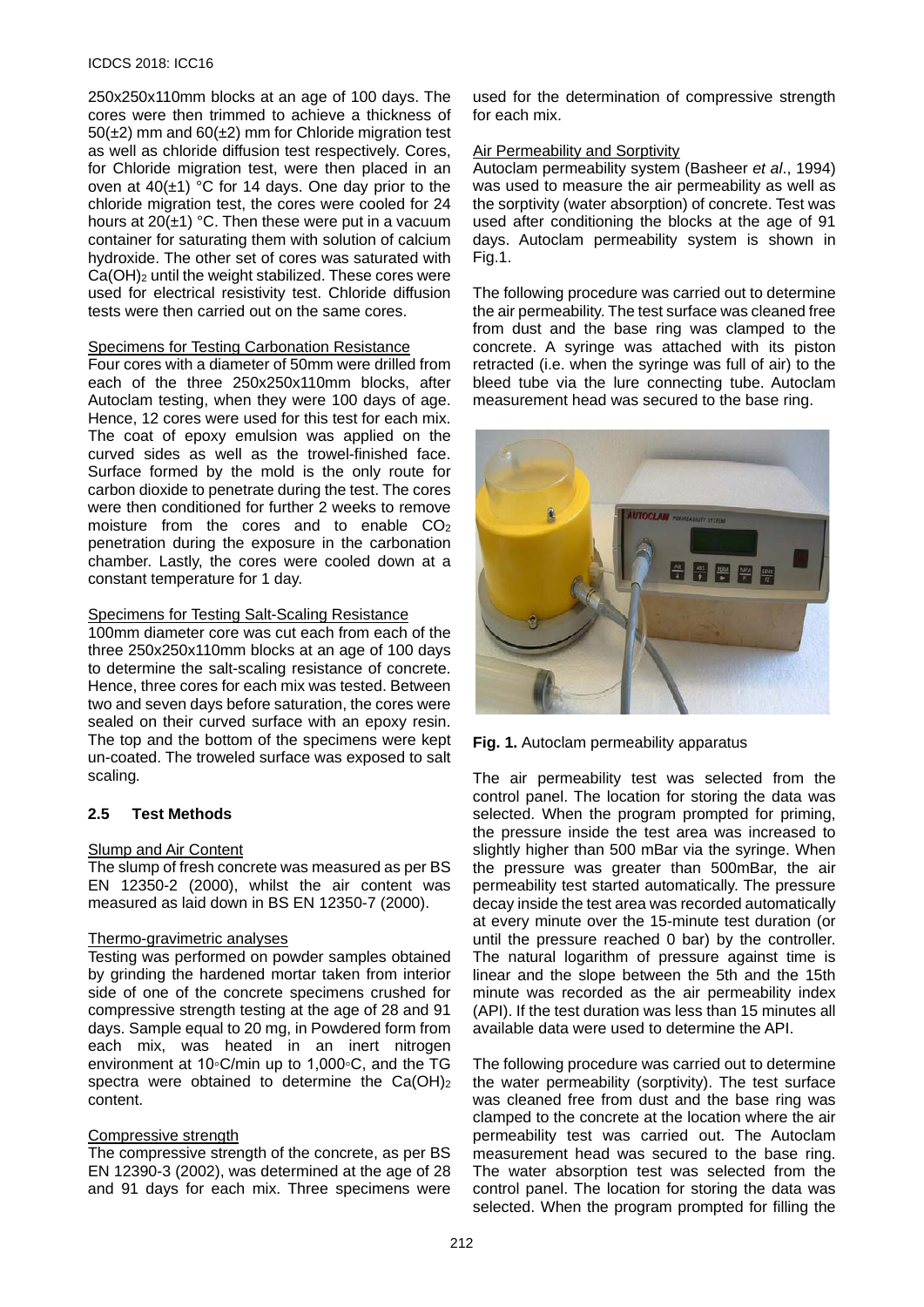reservoir, the reservoir was filled via syringe. When a request was made on the display to hold the Autoclam vertical, the Autoclam body was held vertically so that the inlet of the reservoir face upwards and then the Autoclam started its internal priming process. When the program prompted to attach the Autoclam to the base ring, the Autoclam body was attached to the base ring and the test was then started. When the pressure in the test area was increased to 20 mBar, the test started automatically. The flow of the water into the concrete was recorded automatically over the 15-minute test duration by the controller. The cumulative volume of water absorbed versus the square root of time elapsed is linear and the slope of this line is taken as the sorptivity index. The portion of the graph between the 5th and 15th minute was used to calculate the sorptivity index.

#### Bulk Electric Resistivity

Two solid stainless-steel electrodes were fixed around each test core. The wet conductive sponge made of carbon foam was used as contact between the electrodes and the specimen. The upper and lower sponges have a slightly different resistance due to the weight of the specimen. The resistance was measured by using an LCR Data bridge (Potentiostat) followed by calculation of bulk electrical resistivity, ρbulk (Ω.m).

#### Chloride Resistance

The non-steady state migration test was carried out as per NT BUILD 492 (1999). The catholyte solution was a solution of 10% NaCl by mass in tap water (100 g NaCl in 900 g water) and the anolyte solution was a solution of 0.3 N NaOH in de-ionized water. The moldfinished surface was exposed to the chloride solution (catholyte). Voltage of 30V was applied between the cathode and the anode and the initial current through the specimen was recorded. Based on this initial current, the recommended test voltage as well as the test duration were selected from a Table proposed in the method. Then the 30V was changed to the recommended test voltage and the new current was measured along with the temperature of the electrolytes. At the end of the test, the current and the temperature of the electrolytes were again measured. After removing the concrete disc specimen from the cell, these were split along the length into two halves and the half section which had a regular broken surface was used for the depth of chloride penetration measurements. This value was used for the calculation of non-steady state migration coefficient. The non-steady state diffusion test was conducted as laid down in NT BUILD 443 (1995). Respective depth of layers was used to plot the chloride profiles. The chloride content within each layer was determined using titration method as defined in NT Build 208 (1984).

# **2.6 Accelerated Carbonation**

After conditioning, the cores were put in a carbonation chamber at an environment of  $5(\pm 1)$  % CO<sub>2</sub>

concentration (by volume),  $20(\pm 1)$ <sup>o</sup>C and  $55(\pm 1)$ % RH for up to 112 days. Carbonation depth (average of three samples) of each mix was measured after an exposure period of 7, 14, 28, 56 and 112 days. After removing from carbonation chamber, the cores which were split longitudinally. Then 1% solution of the phenolphthalein indicator in alcohol was sprayed on the broken concrete surface. This sample was, then left for 24 hours. The formation of pink color was the indication of non-carbonated portion, and Vernier calipers was used for measuring.

# **2.7 Salt-scaling**

Capillary suction of de-icing solution and freeze thaw (CDF) test was used to measure the salt-scaling resistance of concrete (Setzer *et al*., 1996). The amount of scaling per unit surface area, in the presence of sodium chloride, was calculated against number of freeze and thaw cycles This value is taken as an indication of resistance offered by concrete against the salt-scaling. Seven days before the CDF test began, the specimens were placed in the test containers on a 10mm high spacer and the test liquid (3% by mass of sodium chloride and 97% by mass of de-ionized water) was poured into the container up to a height of  $15(\pm 1)$  mm, without wetting the top of the specimens. The lid was then placed on each of the containers. The level of the test liquid was checked regularly and topped up as the samples might absorb the test liquid by capillary suction. Then the containers were kept in an automatic environmental chamber which was subjected to freeze and thaw cycles as shown in Fig. 2. After every two cycles, loose particles were separated were collected from the specimens. The loose particles were weighed after drying at 100 $\,^{\circ}$ C for 24 h.



**Fig. 2.** Freeze-thaw cycle used for salt-scaling test

# **3.0 RESULT AND DISCUSSIONS**

#### **3.1 Slump and Air Content**

Values of slump and air content are presented in Table 3. Air – paste ratio for all the mixes has also been included in Table 3.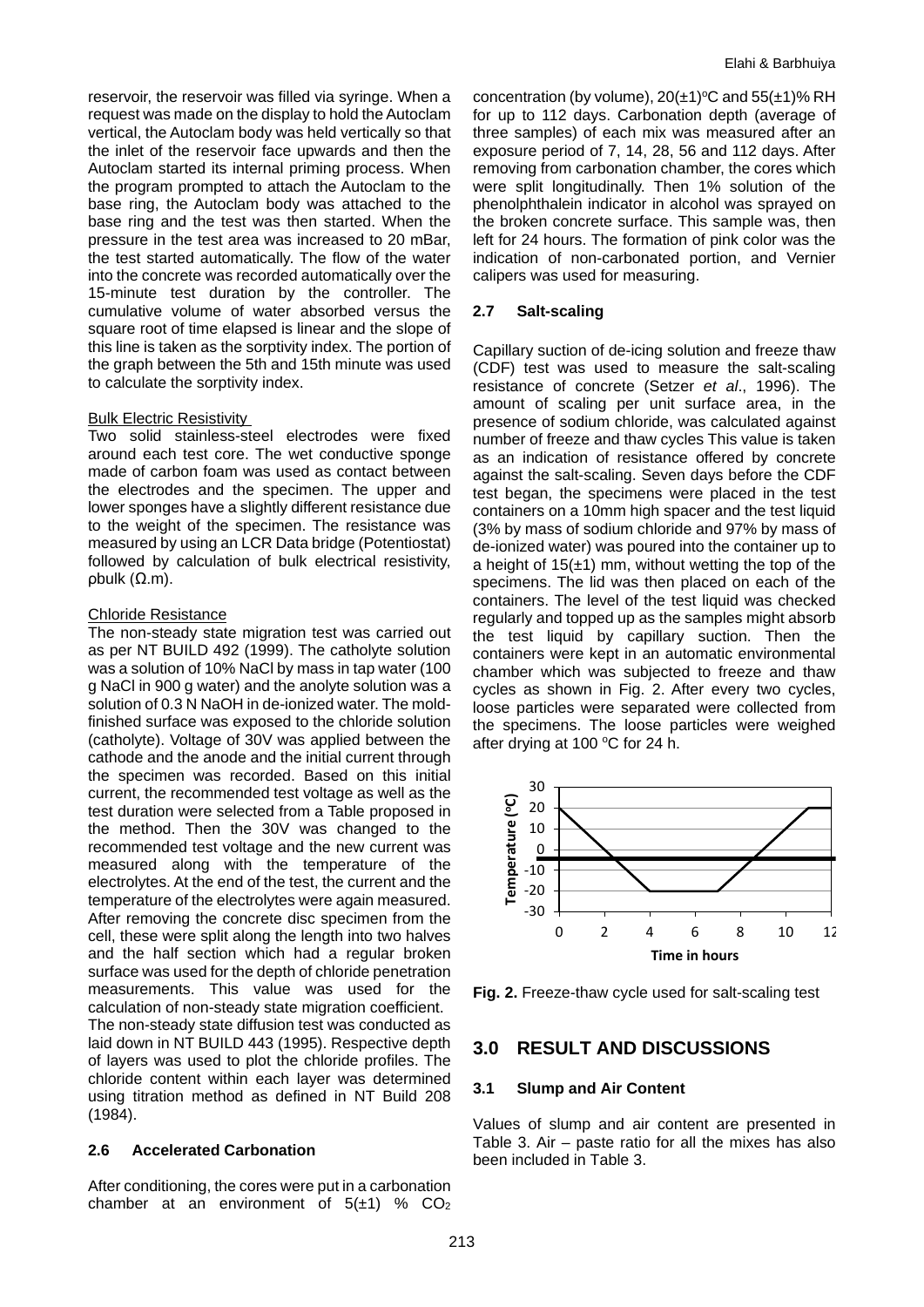|              |              | Air     | Air-  |
|--------------|--------------|---------|-------|
|              | <b>Slump</b> | content | paste |
| Mix#         | (mm)         | (%)     | ratio |
| CС           | 65           | 3.5     | 0.23  |
| PFA40        | 85           | 2.5     | 0.26  |
| GGBS50       | 80           | 2.75    | 0.18  |
| GGBS70       | 70           | 2.5     | 0.16  |
| <b>MS7.5</b> | 60           | 3       | 0.20  |
| <b>MS15</b>  | 75           | 2.5     | 0.16  |
| PFA40+MS7.5  | 80           | 2.5     | 0.16  |
| GGBS50+MS7.5 | 85           | 2.75    | 0.18  |

**Table 3:** Slump, air content and air- paste ratio

#### **3.2 Thermo-Gravimetric Analysis**

Thermal analysis data was made for the samples at the age of 28 and 91 days. The  $Ca(OH)_2$  contents obtained from this analysis are reported in Fig. 3. A considerable decrease in Ca(OH)<sub>2</sub> content was observed for binary blends of GGBS and both ternary blends compared with that of CC at both ages. It is also clear from Fig. 3 that amount of  $Ca(OH)_2$  was the highest for CC, and decreased for MS7.5, MS15 and PFA40, respectively. Addition of 7.5% MS to binary blended mixes of PFA (at replacement level of 40%) and GGBBS (at replacement level of 50%) caused marginally lower quantities of Ca(OH)<sub>2</sub>. This could be due to depletion of OPC particles due to its substitution with the SCMs. Another reason associated with lower quantities of Ca(OH)2 might be because of pozzolanic reactivity of the SCMs which transformed free Ca(OH)2 into additional calcium silicate hydration products. A better pozzolanic reactivity was observed in case of both ternary mixes than their binary counterparts, indicating better impact of MS7.5 to the hydration of PFA and GGBS mixes. PFA mixes (binary as well as ternary) were found to have continued hydration from 28 days to 91 days, whereas, no further hydration was seen for its GGBS counterparts beyond the age of 28 days.



**Fig 3.** Ca(OH)<sub>2</sub> contents for various mixes

# **3.3 Compressive Strength**

Figure 4 shows the compressive strength results along with error bars. Replacement cement with 15% MS showed highest values of compressive strength at both the ages (28 as well as 91 days) followed by mix with 7.5% MS. Comparatively slower enhancement in strength was observed for mixes with MS (MS15 as well as MS7.5) beyond 28 days. This could be due to relatively slower rate of pozzolanic reaction of MS after 28 days as presented in Fig. 3.



**Fig. 4.** Compressive strength of various mixes

Similar trend was noted for 50% GGBS mix as that of CC at both 28 and 91 days. The addition of MS (7.5%) to the 50% GGBS mix resulted in an enhancement in strength at both the ages. GGBS content at 70%, decreased the compressive strength at both the ages. Addition of GGBS and PFA to MS7.5 mix caused an adverse effect on compressive strength. The presence of PFA (PFA40+MS7.5) reduced the compressive strength relative to the MS7.5 mix more than the presence of GGBS (GGBS50+MS7.5). Rate of gain of strength for binary and ternary mixes of PFA is more as compared with its GGBS counterparts after 28 days. TG data in Fig. 3 also reflects the compressive strength development results at later ages in case of PFA mixes. Chemical and physical effects, within the mix due to inclusion of MS, increased the compressive strength of concrete mixes. Main chemical effect is because of the chemical reactions with Ca(OH)2 produced from OPC hydration. As a result, secondary calcium-silicatehydrates (C–S-H) are formed (see Fig. 3). The physical effect (filler effect) is due to better packing ability of the solid MS materials (ACI Committee 234, 1995).

The comparatively smaller particle size of MS as compared to that of GGBS), is responsible of higher rate of hydration of MS than that of GGBS. This increased rate of hydration led towards strength development at an early stage in case of MS as compared to GGBS. The compressive strength of binary and ternary mixes of PFA can also be seen in Fig, 4. Concrete mix with 40% PFA showed lesser strength development than that of the control mix at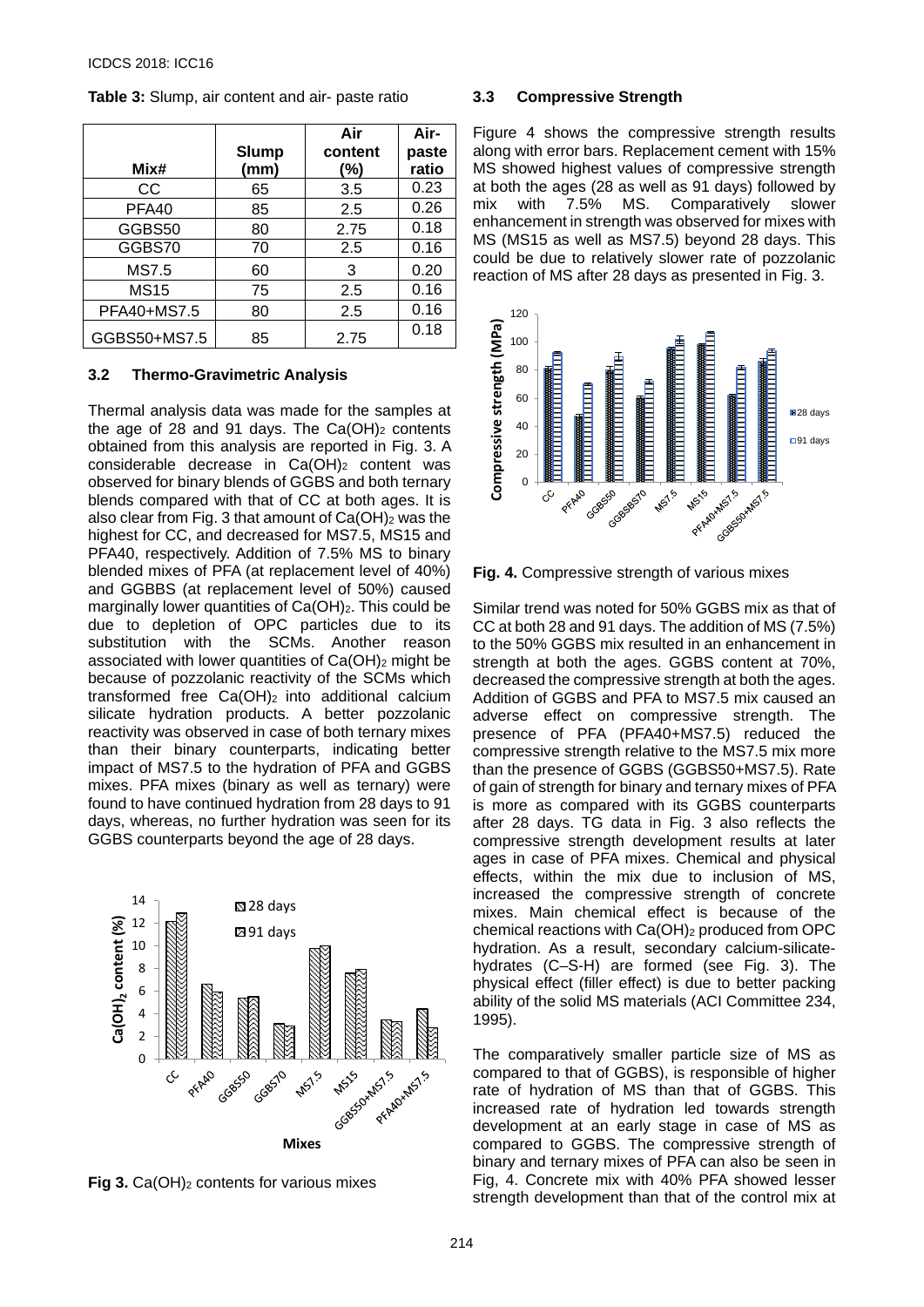both the ages. Slower pozzolanic reaction of the PFA might be the reason for reduction in the strength of PFA mixes. The addition of MS enhanced the compressive strength at both the ages. Figure 3 indicates that the enhancement is also because of the observed pozzolanic reaction in PFA40+MS7.5.

The addition of MS in binary mixes of PFA and GGBS caused increase in compressive strength. MS improved the interfacial transition zone (ITZ) in by decreasing the porosity concrete. Improvement in the bond between hydrated cement matrix and the aggregate is another factor responsible for enhancement in strength of ternary mixes. Strength results of ternary mixes of PFA and GGBS is reflection of results observed from Fig. 2. Conversion of Ca(OH)2 for ternary mixes of PFA (From 28 days to 91 days) and GGBS (Up to 28 days) from TG data of Fig. 3 confirmed the strength results obtained. Finer particle size of MS contributes to the grain refinement of the ternary mixes containing PFA and GGBS.

# **3.4 Permeation Properties**

# Air permeability and sorptivity

The air permeability and sorptivity values of the mixes at 91 days are shown in Fig. 5. To have an idea on the variation of the results and to see whether differences between mixtures are significant or not, error bars indicating the standard deviations are included. From the Fig. 5(a), the behaviour of different mixes in terms of resistance to air permeability can be seen.

Improvement in microstructure due to addition of MS is vital as discussed in section 3.2. The air permeability of mixes, after the addition of MS, was supposed to be improved but it was not observed. This apparently un-proven deviation needs to be investigated further. It could be due to the lack of sensitivity of the apparatus used for measuring air permeability for denser concrete. Figure 5(b) presents the values of sorptivity at 91 days. The sorptivity results for binary mixes of MS and GGBS were comparable to that observed for CC mix. Adverse effect was noted when GGBS content was increased beyond 50%. MS addition in the GGBS mix caused remarkable decrease in sorptivity. These results do not match with those experienced in case of air permeability. Air permeability and sorptivity are related to two independent physical characteristics of the pore structure of concrete. The replacement of OPC with PFA at replacement level of 40% increased the sorptivity. MS showed improvement in sorptivity when added to the binary mix of PFA. These favorable results can be due to chemical and physical effects associated with MS.

#### **3.5 Bulk electrical resistivity**

The electrical resistivity is an important concrete property that allows the evaluation of the access facility of aggressive agents before the corrosion process starts. It also estimates the velocity of the same process after it begun. The results of electrical resistivity for various mixes are shown in Fig. 6. From this figure, the resistivity of binary mixes containing PFA and GGBS was found to be higher than that of the control concrete. The best results were obtained for binary mix of MS at replacement level of 15%. When 7.5% MS was used in binary mix of PFA and GGBS (at replacement level of 50%) concrete, the resistivity was still less than that of the 15% MS concrete. MS7.5 concrete showed the performance in between those of ternary mixes with PFA and GGBS. It shows that 7.5% MS improved the resistivity in combination with GGBS rather than its addition to PFA or 100% OPC mixes.







b) Autoclam sorptivity indices  $\text{Im}^3x10^{-7}/\text{min}$ 

**Fig. 5.** Air permeability and sorptivity indices of various mixes at the age of 91 days

The denser microstructure in the mixes with SCMs leads to generally discontinuity in the pores of concrete. In addition, the pores may also become blocked because of the products achieved after hydration of the binders. Therefore, greater value of resistivity was observed in case of these mixes. It can also be observed that the trends of electrical resistivity in the specimens are like that of the resistance to chloride migration (see later on Fig. 7).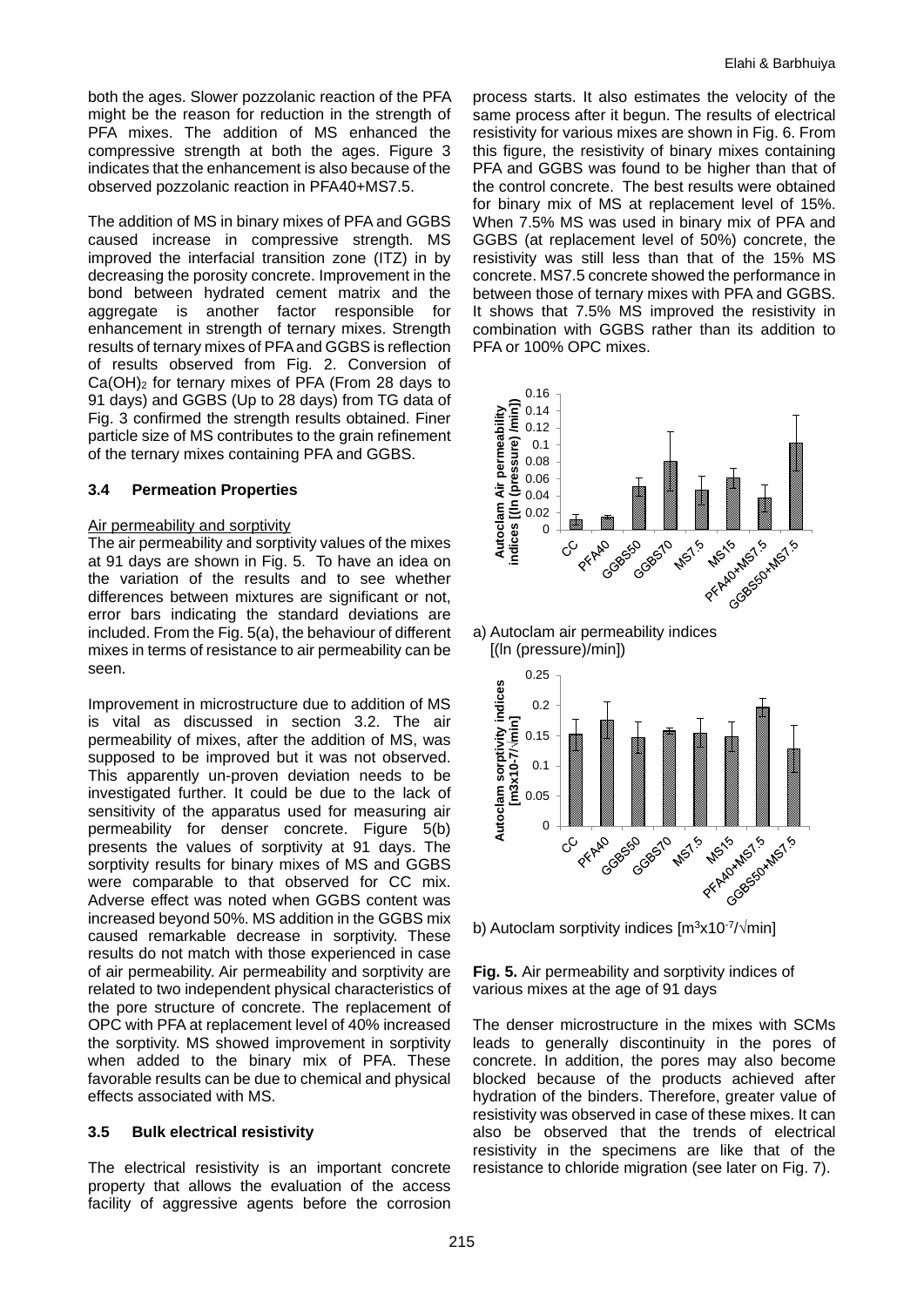

**Fig. 6.** Bulk resistivity of concrete mixes

Flow of electrical current is mainly due to the flow of ions through the pore spaces of concrete, hence, resistivity leads towards porosity and diffusivity of concrete (Gu *et al*., 1995) The high electrical resistivity of concrete would lead greater resistivity of HPC which leads towards lower rate of corrosion after the expiry of passivity. This is due to the pore refinement due to chloride binding.

#### **3.6 Chloride Resistance**

The results of non-steady state chloride migration and chloride diffusion tests are presented in Fig. 7. Figure 7 depicts that non-steady state migration as well as diffusion coefficient of concrete, containing different type of SCMs, were significantly lower than the control concrete. The coefficient of migration was minimum for concrete with high content of MS. However, least diffusion coefficient was observed for ternary mix of GGBS at replacement level of 50%. Addition of MS, at both the replacement levels, was found to decrease the chloride migration coefficient and chloride diffusion coefficient (De) by more than three times compared to the control mix. GGBS also showed the same trend in resisting chloride ingress as decrease of three folds was observed in case of binary mix with 50% GGBS. Another interesting thing that can be observed in this figure is that compared to the PFA, GGBS was relatively more effective in reducing the chloride coefficients. This could be due to the secondary chemical reaction of GGBS that contributes to make the microstructure denser. 50% GGBS seems to be optimum as beyond this content there was no improvement in the resistance to chloride migration, however, a marginal improvement is noted in the resistance to chloride diffusion as content of GGBS is increased from 50% to 70%. The concrete containing 7.5% MS performed the best after 15% MS concrete in resisting chloride migration.

The concrete containing 7.5% MS in combination with 40% PFA and 50% GGBS also performed better (in terms of resistance to chloride migration) than that of the control and 40% PFA concrete. Determination of chloride transport coefficients has a considerable amount of variability. In addition to the pore structure, penetration of chloride depends on all the factors used for its determination.



**Fig. 7.** Chloride transport coefficients for various mixes

Mix containing 40% PFA also showed decrease in De. Further decrease in De was noticed by the addition of MS by 7.5%. Addition of MS to binary mixes showed better performance in terms of resisting chloride diffusion as compared with binary systems. However, MS at a replacement level of 7.5% did not perform well as compared to its performance in ternary mixes with PFA and GGBS in resisting chloride diffusion. Bulk resistivity of concrete was found to be inversely proportional to the diffusivity.

A general qualitative agreement is observed between chloride diffusion and chloride migration (see Fig. 8). Diffusion and migration coefficients are directly proportional to each other. This suggests that overall, it is probably the improvement in microstructure that causes the increase of both coefficients. The correlation coefficient R2 was 0.9, indicating a good relationship between the coefficients. However, data points for intermediate diffusion and migration coefficients are missing, the validity of the high R² value remains a bit doubtful. Therefore, more intermediate data points are needed to find further confirmation for the now observed correlation.



**Fig. 8.** Relationship between transport coefficients

Figure 9 shows the relationship between sorptivity indices and coefficients of chloride migration. The relationship shows that there is no significance difference in the values of sorptivity as compared to the difference observed in case of Chloride migration coefficients. The improved microstructure helped in increasing resistance to water absorption in almost all the mixes.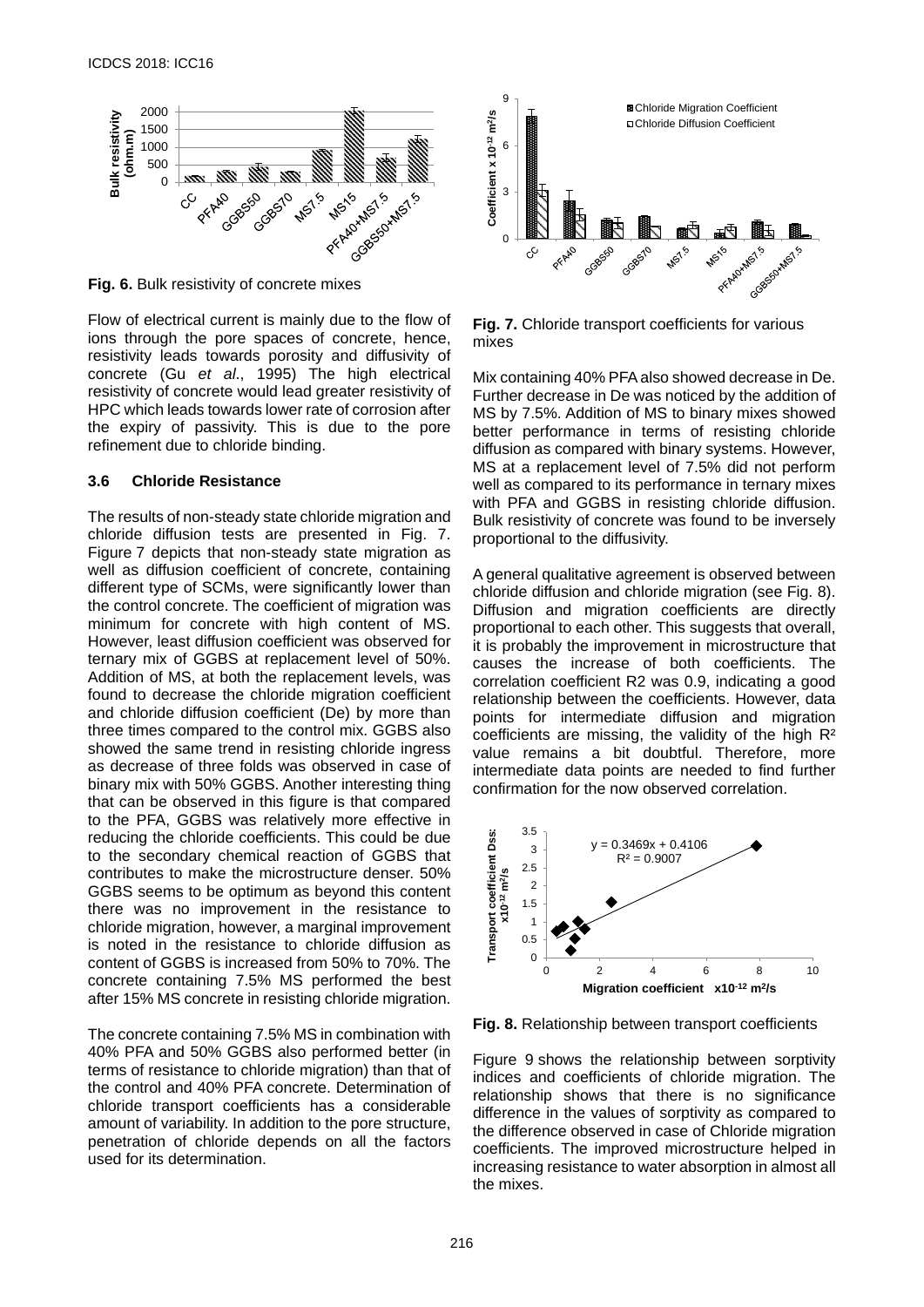

**Fig. 9.** Sorptivity indices and chloride migration coefficients relationship

The difference in sorptivity values were observed to be marginal. However, resistance to chloride migration was different for different mixes. This could be due to a difference in chloride concentration and, thus, generation of different species flux in the direction of concentration gradients. Further study is needed in this regard.

# **3.7 Carbonation**

The carbonation depth of concrete containing different type of high volumes of SCMs for exposure period of one to sixteen weeks is shown in Fig. 10. This figure shows that the carbonation depth for most of the exposure periods was maximum for concrete containing 40% PFA. At early ages, the incorporation of 15% MS was found to have no effect on the carbonation depth as compared to the control concrete. However, from 28 days onwards the carbonation depth of 15% MS concrete was found to be less than that of the control concrete. Also 7.5% MS has carbonation like that of control concrete at early ages. This is in good agreement with the findings of other researchers Byfors, 1985). The carbonation depth of concrete with 50% GGBS was lower than the 40% PFA concrete for all the exposure periods. The content of Ca(OH)2 and carbon dioxide penetration rate are the two key factors controlling the carbonation rate of concrete. GGBS is generally much more active than the PFA. Moreover, from Table 1, the GGBS used in this study had better fineness, which indicates that the HPC with GGBS might have a denser concrete matrix. Therefore, HPC with GGBS having lower Ca(OH)<sub>2</sub> content and denser matrix showed a better carbonation resistance than HPC with PFA. However, 70% GGBS showed an increase in the carbonation depth. This could be because the replacement level was too high; hence, leaving behind very low content of OPC responsible for producing  $Ca(OH)_2$ . This low quantity of  $Ca(OH)_2$ was not enough to cause considerable pozzolanic reaction to occur. MS15 exhibited the best performance showing resistance against carbonation followed by MS7.5. The performance of MS7.5 was almost the same as that of ternary mix of PFA. The maximum carbonation depth observed for this

concrete mix (containing 40% PFA and 7.5% MS) was about 5 mm after an exposure period of sixteen weeks. Therefore, it can be said that if this combination is used, there is less risk of corrosion due to carbonation.



**Fig. 10.** Carbonation depth

MS significantly reduced the rate of carbonation in ternary blend with PFA as compared to that with GGBS. MS at a replacement level of 15% content in binary mix showed positive effect in lowering carbonation depth. However, rather than its binary mix, lower content of MS (7.5%) showed the better performance in ternary mix with PFA in reducing the carbonation rate.

Figure 11 represents the rate of carbonation of various mixes. PFA and GGBS addition caused an increase in rate of carbonation. This rate of carbonation is more significant for PFA mix. Inclusion of MS behaved differently in GGBS and PFA concretes.



**Fig. 11.** Rate of carbonation for various mixes

One possible explanation for the higher carbonation rates exhibited by PFA and GGBS concretes may be the less availability of  $Ca(OH)_2$  for secondary pozzolanic reaction. The reduced Ca(OH)<sub>2</sub> content in PFA/GGBS concrete, due to the dilution of OPC and consumption by pozzolanic reaction, means that a reduced quantity of  $CO<sub>2</sub>$  is required to carbonate a given depth of concrete. The filling effect along with pozzolanic reaction of ternary mix of GGBS might cause pore refinement leading towards reduction in rate of carbonation. Reactivity of MS is greater than FA and GGBS which caused increased depletion rate of  $Ca(OH)_2$ .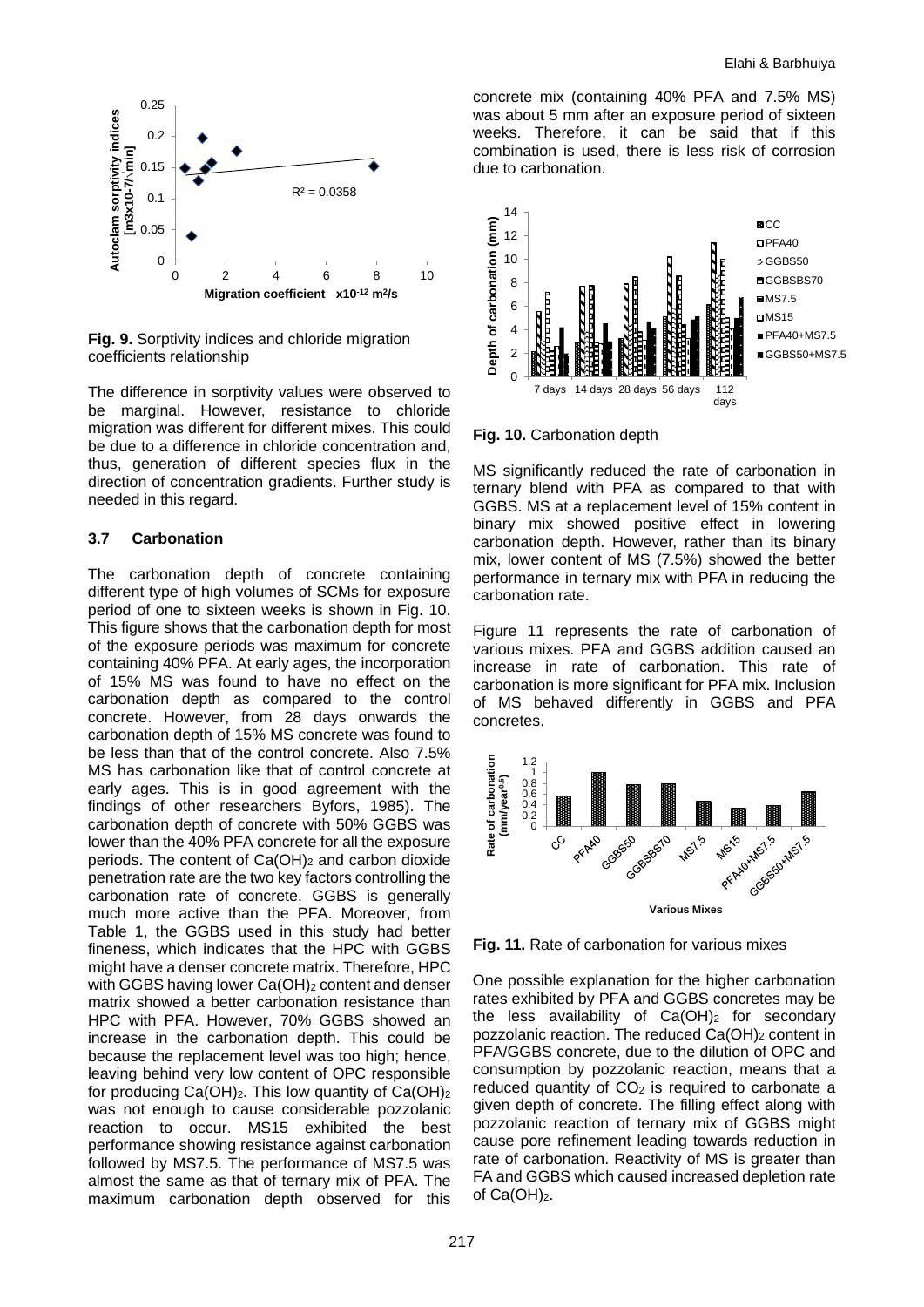Relationship between air permeability indices and rate of carbonation for various mixes are shown in the Fig. 12. No general conclusion could be made. In fact, values of air permeability index do not seem to be logical. These values were opposite to what might be expected as discussed in section 3.4.



**Fig. 12.** Air permeability indices and carbonation depth relationship

The relationship between rate of carbonation and the compressive strength at the age of 91 days for various concretes is shown in Fig. 13. These test results have the trend which is much similar as reported from other investigations (Fattuhi, 1986). Rate of carbonation is inversely proportional to the compressive strength of concrete containing SCMs. Both carbonation and compressive strength are significantly controlled by the pore structure of concrete and therefore, there exists a relationship between both the properties. The value of R2 is different from other studies due to the complex microstructure developed in HPC concretes.



**Fig. 13**. Compressive strength and rate of carbonation relationship

#### **3.8 Salt-scaling**

The scaled mass of various mixtures measured in kg/m2 after 400 cycles is presented in Fig. 14. Out of all the mixes, maximum scaled mass noted for 40% PFA concrete. Laboratory test data (Setzer *et al*., 1996) achieved in accordance with ASTM C 672 have proved that air-entrained concretes having high volumes of PFA exhibited poor performance when

exposed to freezing and thawing cycles in the presence of de-icing salts. In contrast, there are several reports narrating good performance of concretes with PFA when exposed to de-icing salts in the field (Byfor, 1985). So far, there is no clear explanation for this contradictory report between laboratory observation and field experience.

From Fig. 14, it can be observed that both the binary mixes of concrete containing GGBS, scaled mass was almost the same as that noted for the control concrete. However, the use of 15% MS was found to reduce the scaled mass. Like carbonation resistance, chloride migration resistance and bulk electrical resistivity tests, 7.5% MS behaved the same in improving 50% GGBS concrete as compared to its behaviour in binary mix of PFA. It can also be observed that concrete containing 40% PFA + 7.5% MS and 50% GGBS + 7.5% MS reduced the scaled mass. The findings agree with that of the other researchers (Valenza and Scherer, 2007), which show that SCMs usually do not increase the scaling potential if most of the factors (e.g., low W/B, proper finishing and curing practices) are satisfied. Considerable resistance against salt scaling of these mixes with SCMs might also be due to their relatively higher strengths. This finding agrees with previously reported comments by Valenza and Scherer (2007) while reviewing various experimental studies.



**Fig. 14.** Scaled mass of concrete after 400 cycles

# **4.0 CONCLUSIONS**

Based on the investigation, the following conclusions can be drawn:

(i) The carbonation depth was maximum for concrete containing 40% PFA. Although at early ages, the incorporation of 15% MS was found to have no effect on carbonation depth, from 28 days onwards the carbonation depth of 15% MS concrete was found to be less than that of the control concrete. Similarly, 7.5% addition of MS showed good results with 40% PFA as compared with 50% GGBS at the age of 91 days. Like Mix MS7.5, PFA40+MS7.5 showed almost the same